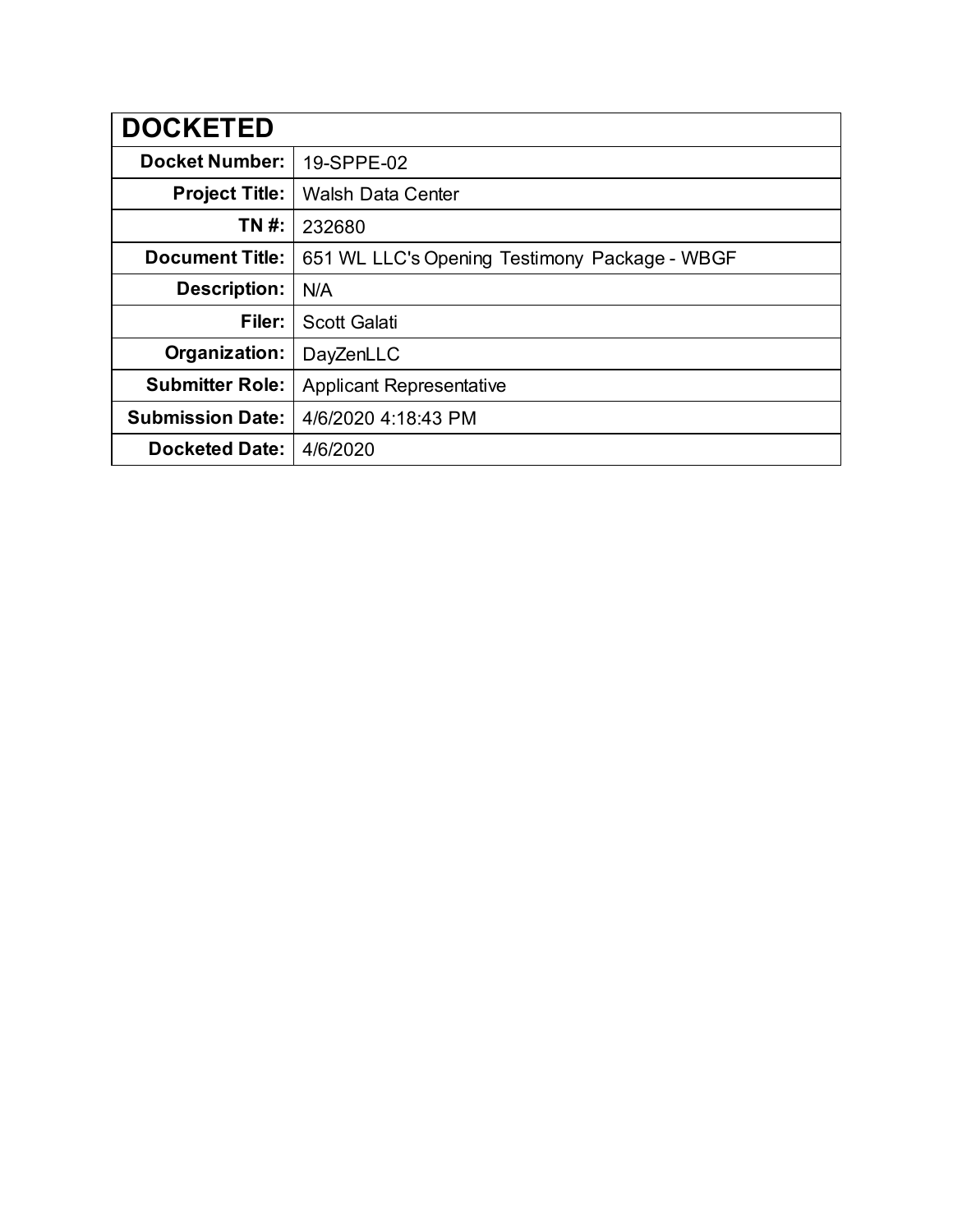#### STATE OF CALIFORNIA

#### Energy Resources Conservation and Development Commission

Application For Small Power Plant Exemption for the **WALSH BACKUP GENERATING FACILITY**

# In the Matter of: **DOCKET NO. 19-SPPE-2**

**DECLARATION OF JOE HUBBARD**

I, Joe Hubbard, declare as follows:

- 1. I am presently employed as with Senior Director, Design-Central & West Regions with Digital Realty.
- 2. A copy of my professional qualifications and experience is included with this Opening Testimony and is incorporated by reference in this Declaration.
- 3. I prepared the attached testimony relating to all subjects for the Application for Small Power Plant Exemption for the Walsh Backup Generating Facility (California Energy Commission Docket Number 19- SPPE-2).
- 4. It is my professional opinion that the attached prepared testimony is valid and accurate with respect to issues that it addresses.
- 5. I am personally familiar with the facts and conclusions related in the attached prepared testimony and if called as a witness could testify competently thereto.

I declare under penalty of perjury, under the laws of the State of California, that the foregoing is true and correct to the best of my knowledge and that this declaration was executed at Dallas, Texas on April 6, 2020.

 $\cup$ pe Hubbard Joe Hubbard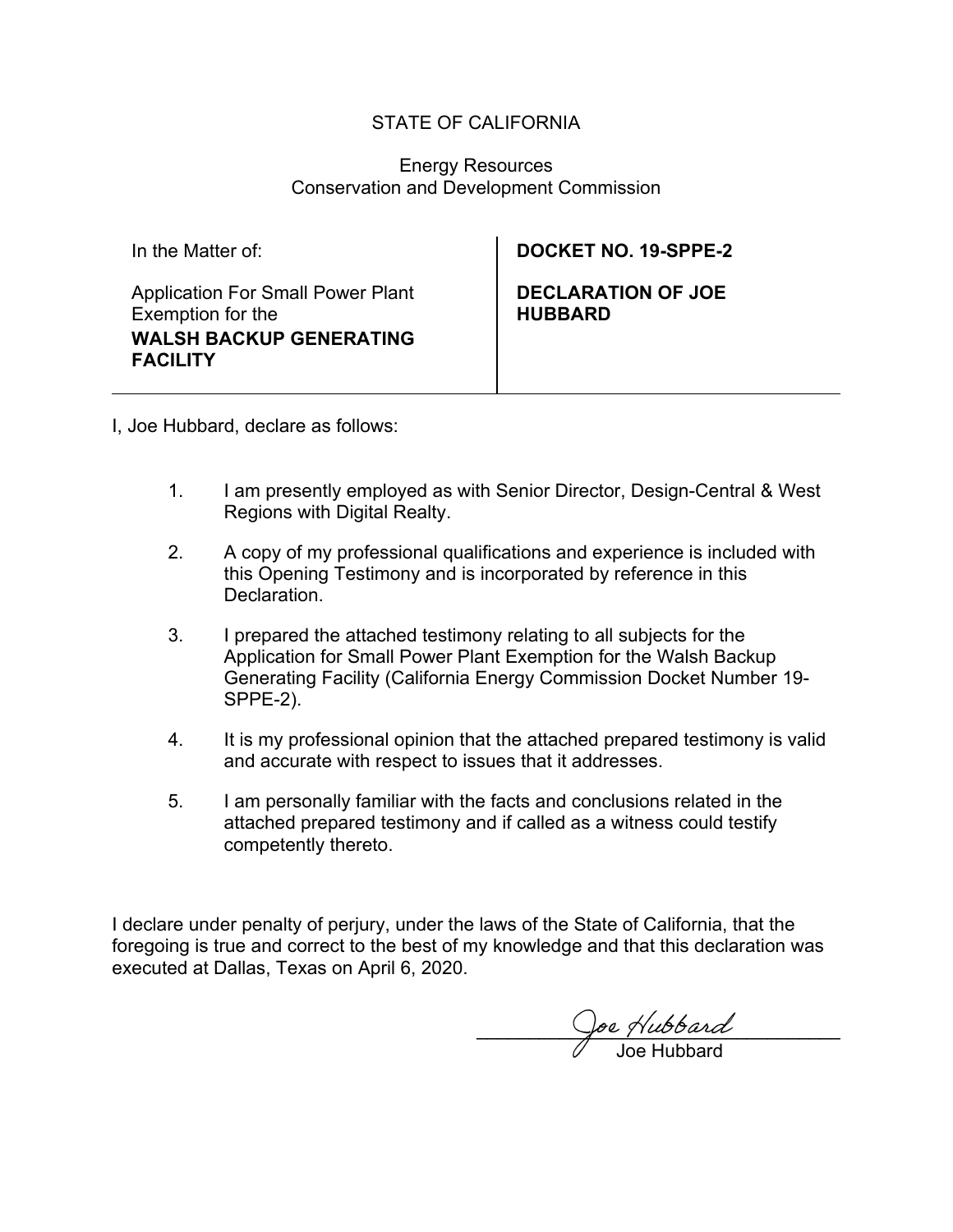#### STATE OF CALIFORNIA

#### Energy Resources Conservation and Development Commission

| In the Matter of:                                                                                                  | <b>DOCKET NO. 19-SPPE-2</b>                      |
|--------------------------------------------------------------------------------------------------------------------|--------------------------------------------------|
| <b>Application For Small Power Plant</b><br>Exemption for the<br><b>WALSH BACKUP GENERATING</b><br><b>FACILITY</b> | <b>DECLARATION OF MICHAEL</b><br><u>LISENBEE</u> |

I, Michael Lisenbee, declare as follows:

- 1. I am presently employed as Senior Project Manager with David J. Powers & Associates.
- 2. A copy of my professional qualifications and experience is included with this Opening Testimony and is incorporated by reference in this **Declaration**
- 3. I prepared the attached testimony relating to all subjects for the Application for Small Power Plant Exemption for the Walsh Backup Generating Facility (California Energy Commission Docket Number 19- SPPE-2).
- 4. It is my professional opinion that the attached prepared testimony is valid and accurate with respect to issues that it addresses.
- 5. I am personally familiar with the facts and conclusions related in the attached prepared testimony and if called as a witness could testify competently thereto.

I declare under penalty of perjury, under the laws of the State of California, that the foregoing is true and correct to the best of my knowledge and that this declaration was executed at San Jose, California on April 6, 2020.

Mill fel  $\mathcal{L}_\text{max}$  , we have the contract of  $\mathcal{L}_\text{max}$ 

Michael Lisenbee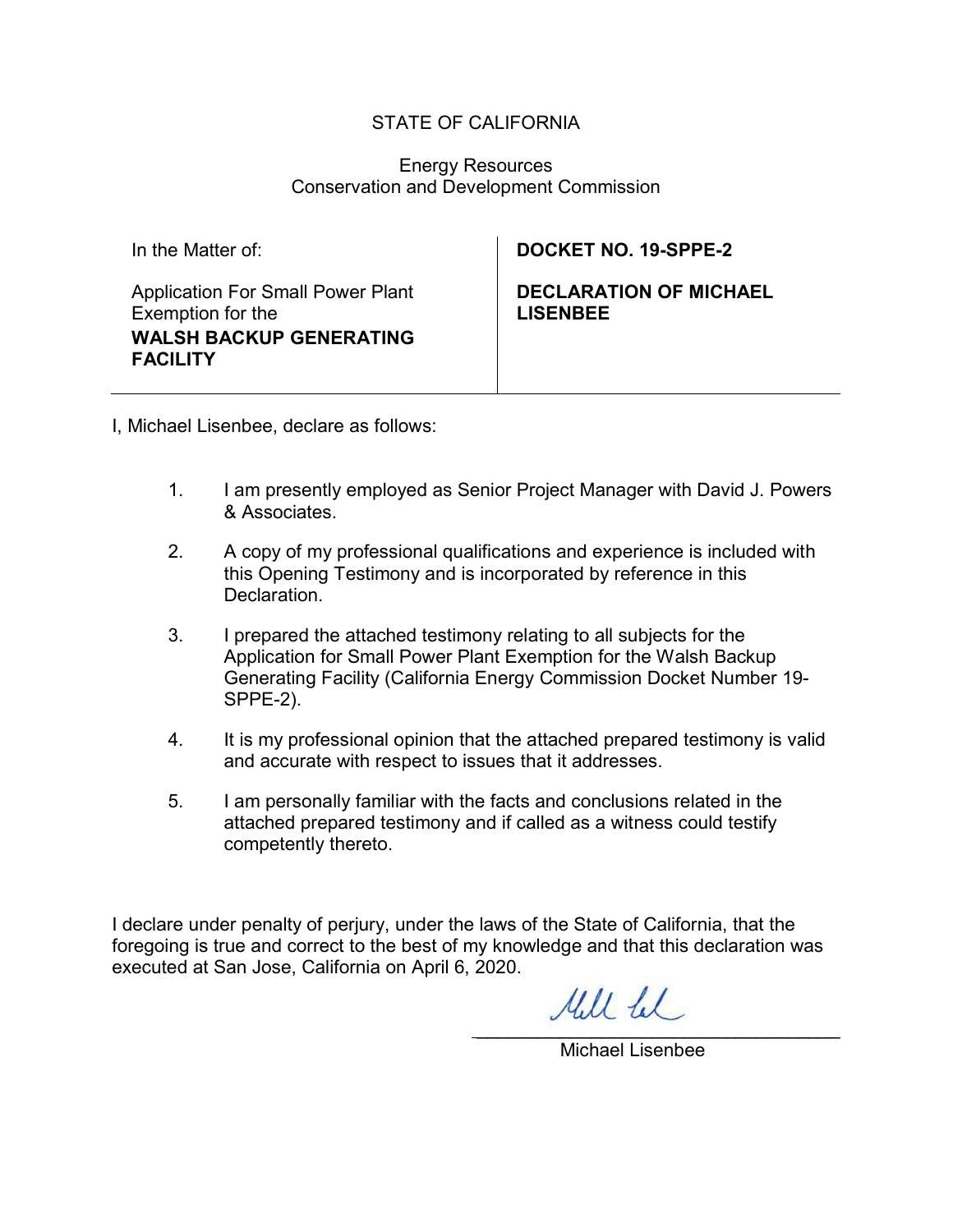#### STATE OF CALIFORNIA

#### Energy Resources Conservation and Development Commission

Application For Small Power Plant Exemption for the **WALSH BACKUP GENERATING FACILITY**

### In the Matter of: **DOCKET NO. 19-SPPE-2**

**DECLARATION OF GREGORY DARVIN**

I, Gregory Darvin, declare as follows:

- 1. I am presently the owner of Atmospheric Dynamics, Inc.
- 2. A copy of my professional qualifications and experience is included with this Opening Testimony and is incorporated by reference in this Declaration.
- 3. I prepared the attached testimony relating to Air Quality for the Application for Small Power Plant Exemption for the Walsh Backup Generating Facility (California Energy Commission Docket Number 19-SPPE-2).
- 4. It is my professional opinion that the attached prepared testimony is valid and accurate with respect to issues that it addresses.
- 5. I am personally familiar with the facts and conclusions related in the attached prepared testimony and if called as a witness could testify competently thereto.

I declare under penalty of perjury, under the laws of the State of California, that the foregoing is true and correct to the best of my knowledge and that this declaration was executed at Carmel, California on April 6, 2020.

Logy Sai

 $\overline{\phantom{a}}$  , which is a set of the set of the set of the set of the set of the set of the set of the set of the set of the set of the set of the set of the set of the set of the set of the set of the set of the set of th Gregory Darvin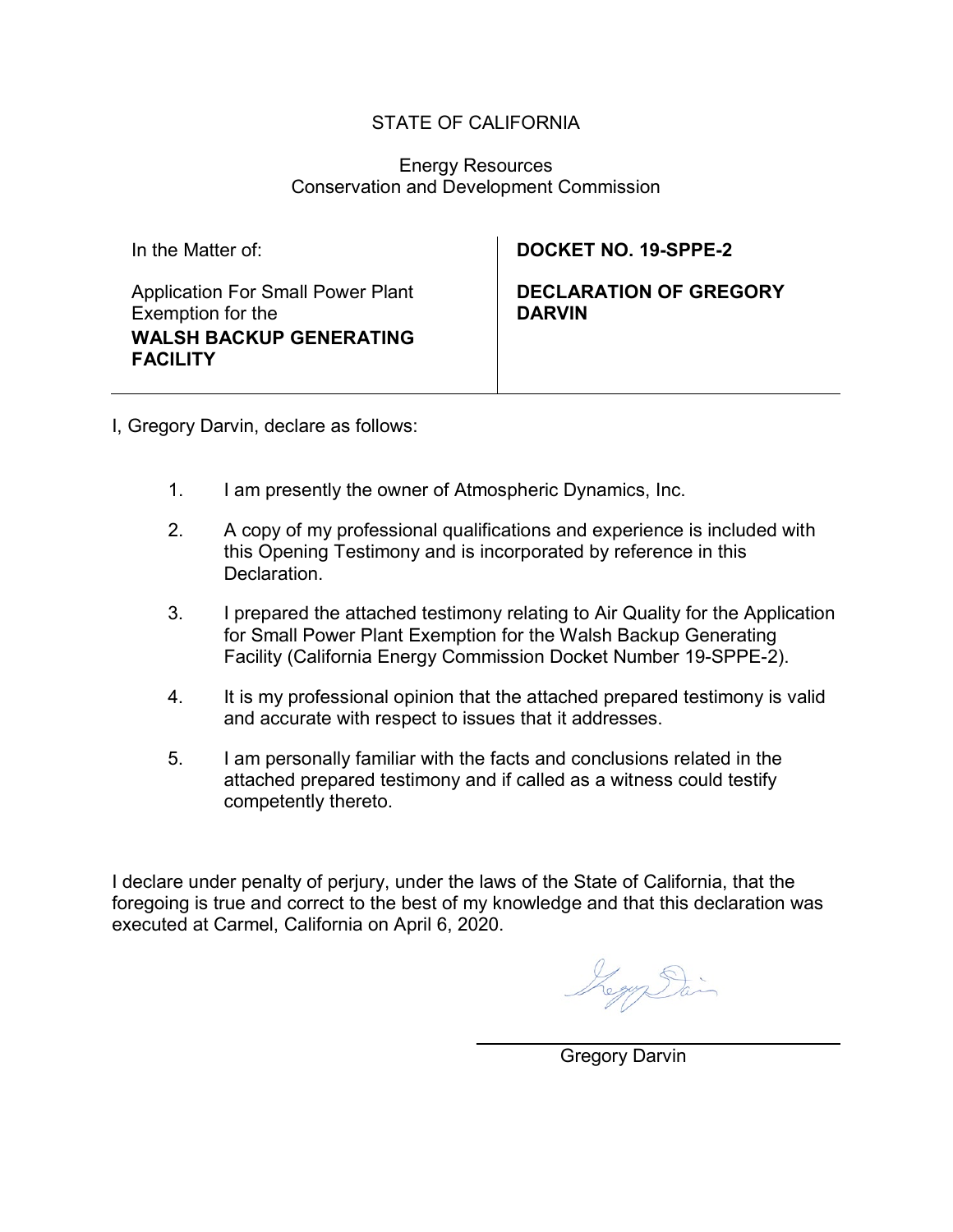#### **651 Walsh Partners, LLC WALSH BACKUP GENERATING FACILITY ALL SUBJECTS OPENING TESTIMONY**

I. Name: Joe Hubbard Michael Lisenbee Gregory Darvin

### II. Purpose:

Our testimony addresses all technical subjects associated with the construction and operation of the Walsh Backup Generating Facility (WBGF) as described in the Application For Small Power Plant Exemption (SPPE), CEC Docket 19-SPPE-2.

#### III. Qualifications:

**Joe Hubbard:** I am presently employed as Senior Director, Design-Central & West Regions with Digital Realty, the managing partner of the 651 Walsh Partners, LLC (WP). I have been employed by Digital Realty for the past 8 years. I have a Bachelor of Arts Degree in Biology from Carson Newman University, and I have 26 years of experience developing critical infrastructure projects such as data centers.

I am the Project Manager for the WBGF and the Walsh Data Center. I caused to be prepared and reviewed the Application For SPPE, as well as the post-filing information, data responses, and supplemental filings.

**Michael Lisenbee:** I am presently employed as a Senior Project Manager at David J. Powers & Associates and have been for the past 13 years. I have a Bachelor's Degree in Environmental Studies from the University of California Santa Barbara and I have 13 years of experience in preparing and reviewing California Environmental Quality Act (CEQA) documents.

I have been engaged by WP to prepare the Application for SPPE for the WBGF and additional documents for docketing at the CEC. I managed the preparation of the Application for SPPE and reviewed and developed several related data responses.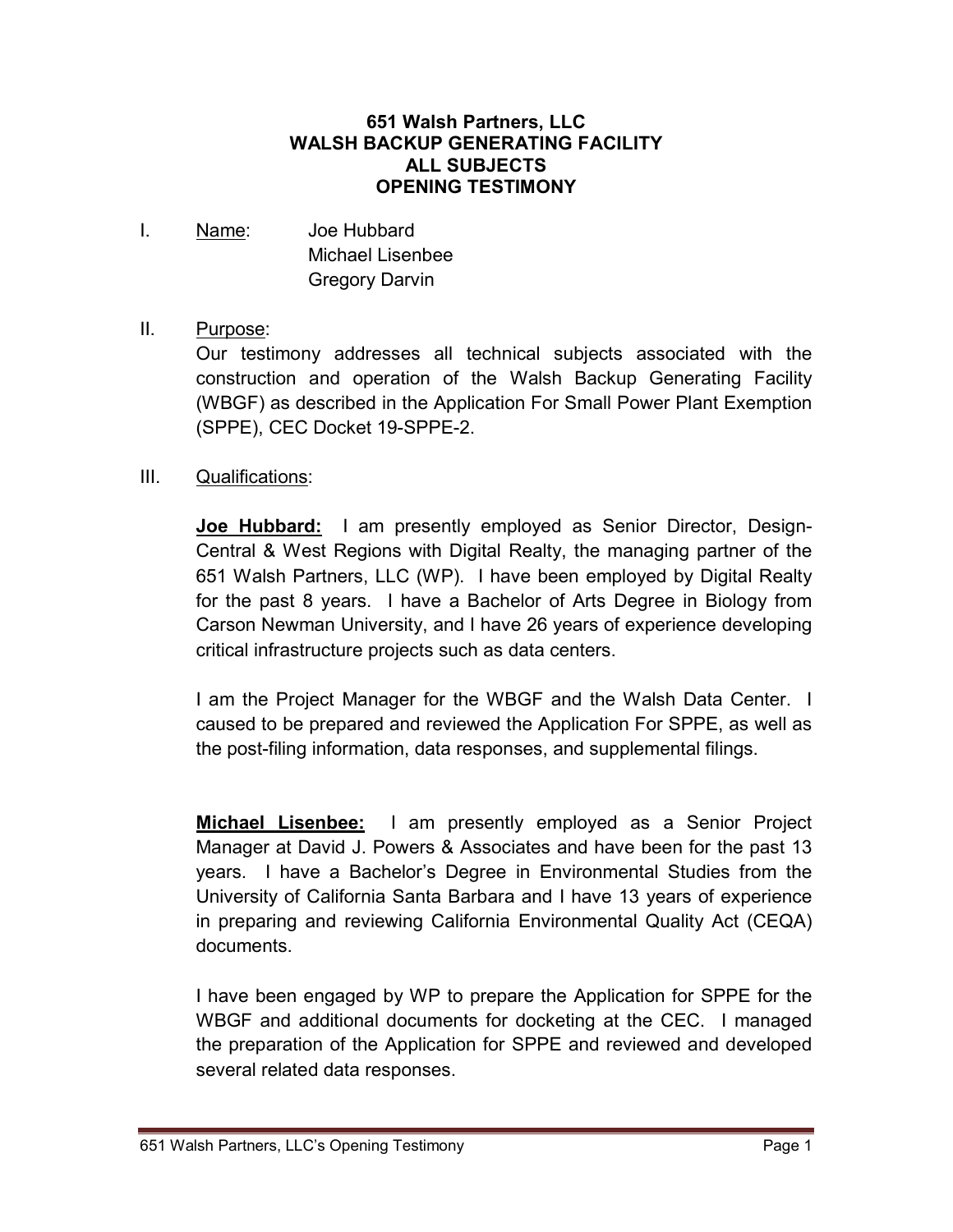**Gregory Darvin:** I am presently employed at Atmospheric Dynamics and have been for the past 19 years. I have a Graduate Degree in Atmospheric Science and I have 32 years of experience in air quality meteorology, dispersion model development and application, and air quality consulting.

I prepared the Air Quality section of the Application For SPPE, as well as the post-filing information, data responses, and supplemental filings.

Detailed descriptions of our qualifications are presented in the resume which is included in Attachment A to this Opening Testimony package.

To the best of our knowledge all referenced documents and all of the facts contained in this testimony are true and correct. To the extent this testimony contains opinions, such opinions are our own. We make these statements and provide these opinions freely and under oath for the purpose of constituting sworn testimony in this proceeding.

#### IV. Exhibits

In addition to this written testimony, we will be sponsoring the exhibits listed on WP's Proposed Exhibit List which will be attached to its PreHearing Conference Statement.

# V. Opinion and Conclusions

We have reviewed the Initial Study/Mitigated Negative Declaration published by CEC Staff on February 18, 2020 (TN 232078) and we agree with its findings, analysis and conclusions including the new and modified mitigation measures.

We also agree with Staff's Responses to Comments on the Initial Study/Mitigated Negative Declaration docketed on April 1, 2020 (TN 232611). However, we have additional testimony related to Staff's response to BAAQMD Comment 1 and Comment 2.

# **BAAQMD Comment 1 – GHG Emissions**

Mr. Lisenbee provides the additional testimony to supplement Staff's Response to Comment BAAQMD-1 pertaining to GHG emissions.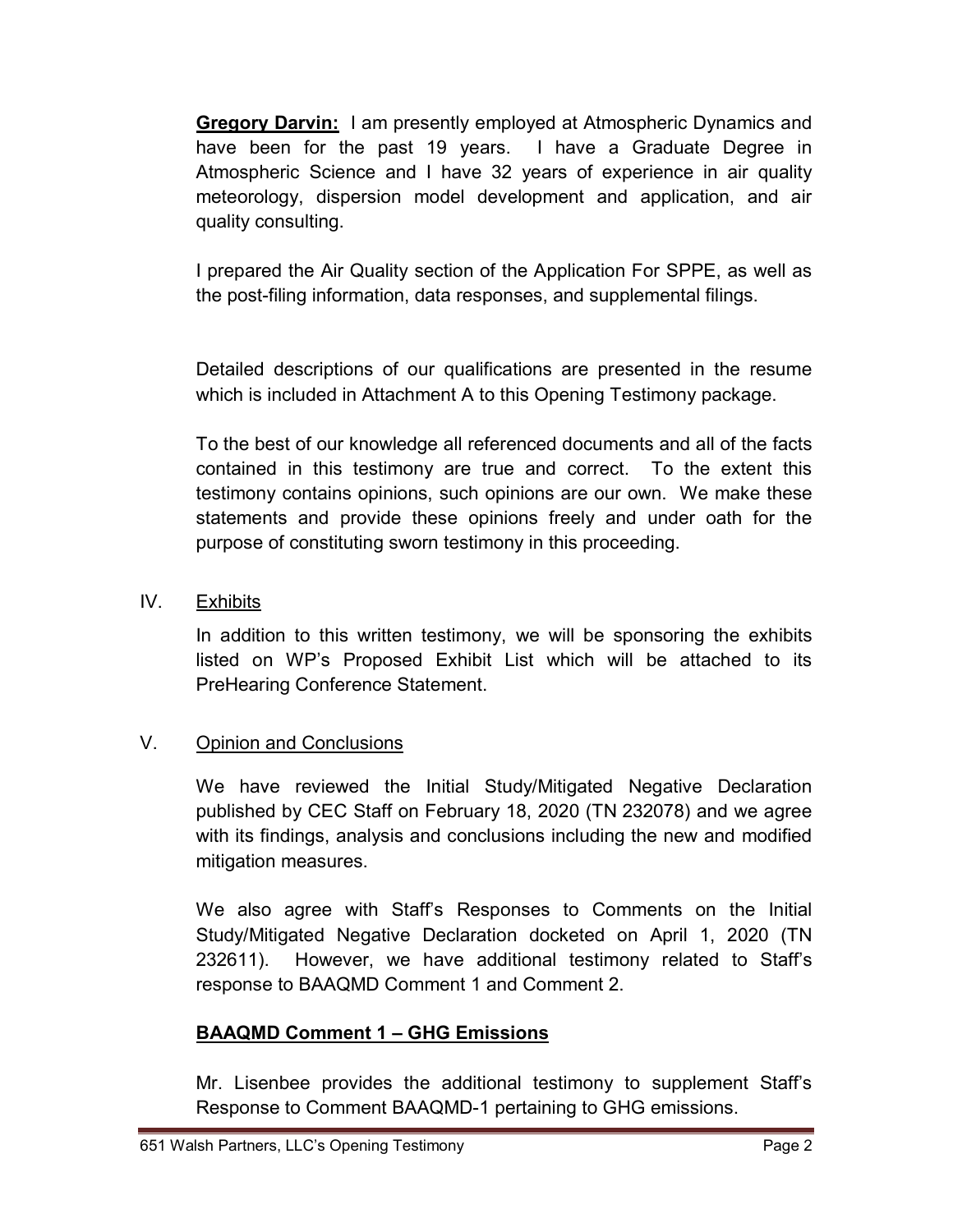Evaluating the project's emissions in 2050 with any specificity would be highly speculative due to uncertainties in the future regulatory environment and the rapidly evolving nature of data center equipment and operations. Neither the State's CEQA Guidelines nor BAAQMD's CEQA Guidelines require that a project's emissions be compared to 2050 statewide targets, or that a project show at the time of approval it will meet those targets 30 years into the future. As stated in the May 2017 BAAQMD CEQA Guidelines (Page D-4), "…the 2020 timeframe is examined in this threshold evaluation because doing so for the 2050 timeframe (with respect to population, employment, and GHG emissions projections) would be too speculative. Advances in technology and policy decisions at the state level will be needed to meet the aggressive 2050 goals. It is beyond the scope of the analysis tools available at this time to examine reasonable emissions reductions that can be achieved through CEQA analysis in the year 2050." Instead of evaluating the project's emissions in 2050, it is more appropriate to qualitatively discuss the project's consistency with existing local, regional, and statewide efforts to meet interim GHG targets as part of an overall strategy to achieve the 2050 reduction goal along a trajectory of continual emissions reduction. The project's consistency with relevant plans and policies adopted as part of an overall effort to meet the State's long term goals is included on pages 5.8-11 through 5.8-16 of the Initial Study.

Further, BAAQMD adopted its most recent Clean Air Plan in 2017. As stated in the Clean Air Plan (Page D-24), "Consistent with the GHG reduction targets adopted by the state of California, the plan lays the groundwork for a long term effort to reduce Bay Area GHG emissions 40 percent below 1990 levels by 2030 and 80 percent below 1990 levels by 2050." In other words, the Clean Air Plan is intended to outline BAAQMD's strategy for conforming with the State's long term GHG reduction policies. The project's consistency with the Clean Air Plan is discussed on page 5.8-14 of the Initial Study. By evaluating the project's consistency with the Clean Air Plan, the project's consistency with the State's long term GHG emission goals was also analyzed, since the Clean Air Plan represents BAAQMD's own plan for conformance with those goals.

Additionally, as discussed throughout the Initial Study, Silicon Valley Power would be required to adhere to SB 100, which requires 100 percent of total retail sales of electricity in California to come from eligible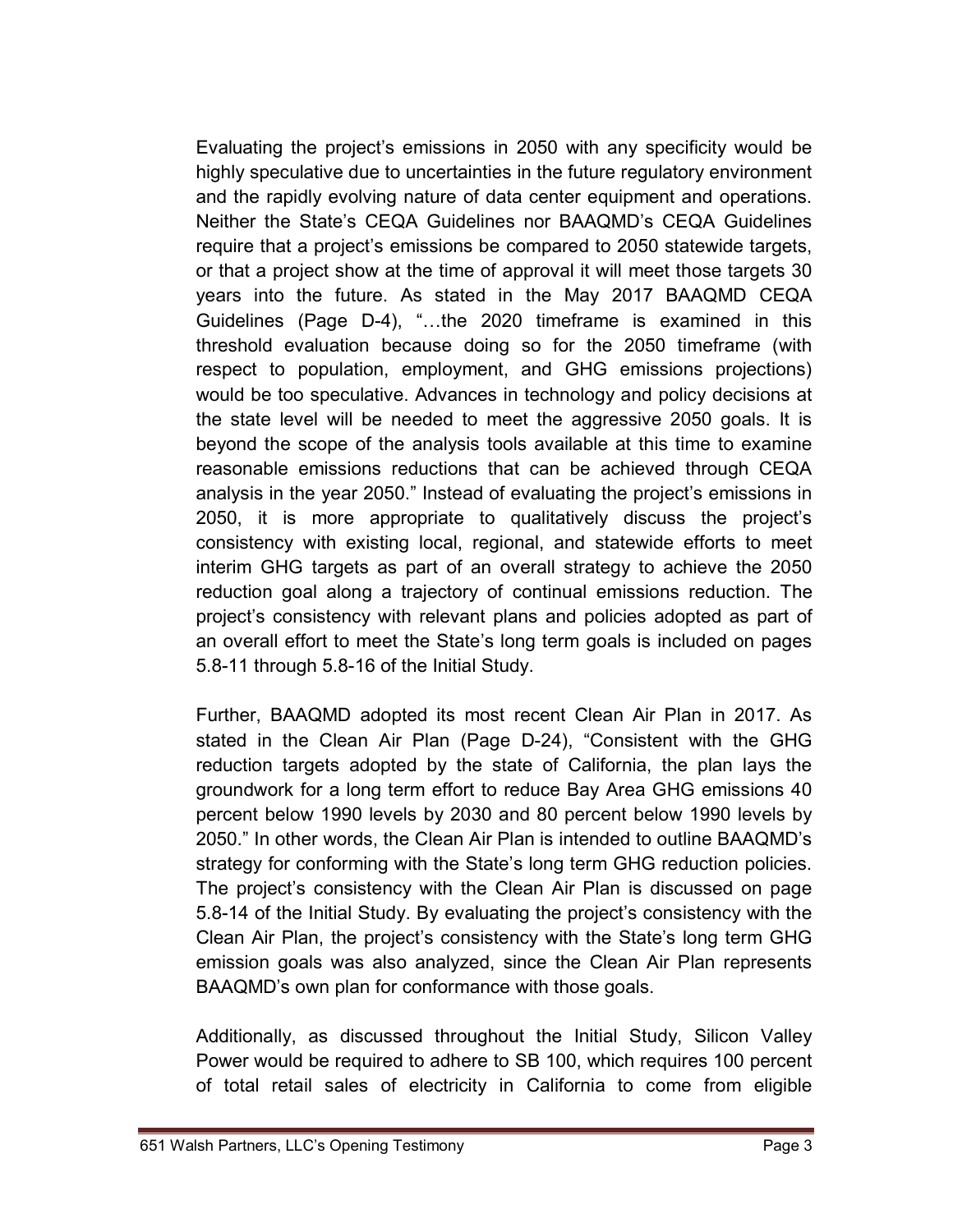renewable energy resources and zero-carbon resources by 2045. As shown on page 5.8-11 of the Initial Study, greater than 99% of the project's GHG emissions are related to consumption of electricity provided by Silicon Valley Power. As a result, by 2045 the project's GHG emissions would be less than 1% of the currently estimated emissions upon project approval, putting the project on track to meet the State's long term goals discussed in the comment.

# **BAAQMD Comment 3 - Cumulative Health Risk San Jose Airport Operations**

Mr. Darvin provides the additional testimony to supplement Staff's Response to Comment BAAQMD-3 pertaining to Health Risk Assessment.

If you look at the cumulative operational impacts for toxics from the operations at the airport, the cumulative analysis has the total risk at 38 in a million and includes all background stationary sources, roads, highways, railways etc. that the BAAQMD requires for cumulative assessments. The maximum location is just west-southwest of the end of the southern edge of the runway. The Walsh project risk impact measured as cancer risk at that location is 0.017 in a million. Thus, the total combined project risk would be 38.017 in a million risk, which is well below the BAAQMD 100 in a million cumulative risk significance level.

As an additional step, adding the Walsh maximum risk impact location (PMI) to the maximum airport risk impact location of 38 in a million (which is now based on two separate and distinct locations), the resulting total risk of 48 in a million is still well below the 100 in a million threshold.

This clearly demonstrates that when both of these projects are combined using the worst case assumption that, the maximum location from one project is added to the maximum location of the other project, the total cancer risk levels are still insignificant and are well below the BAAQMD cumulative risk significance level.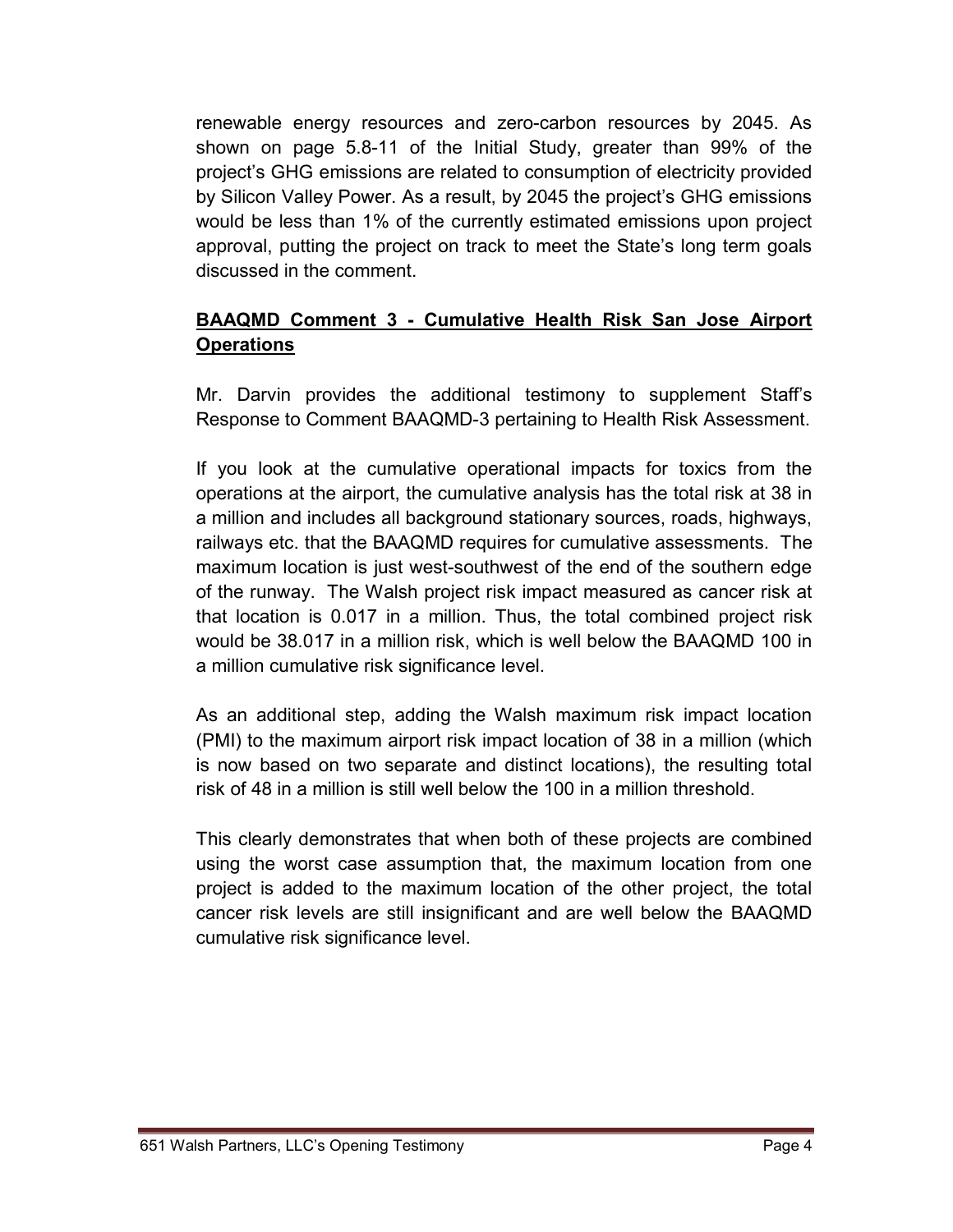# **ATTACHMENT A**

**EXPERT WITNESS RESUMES**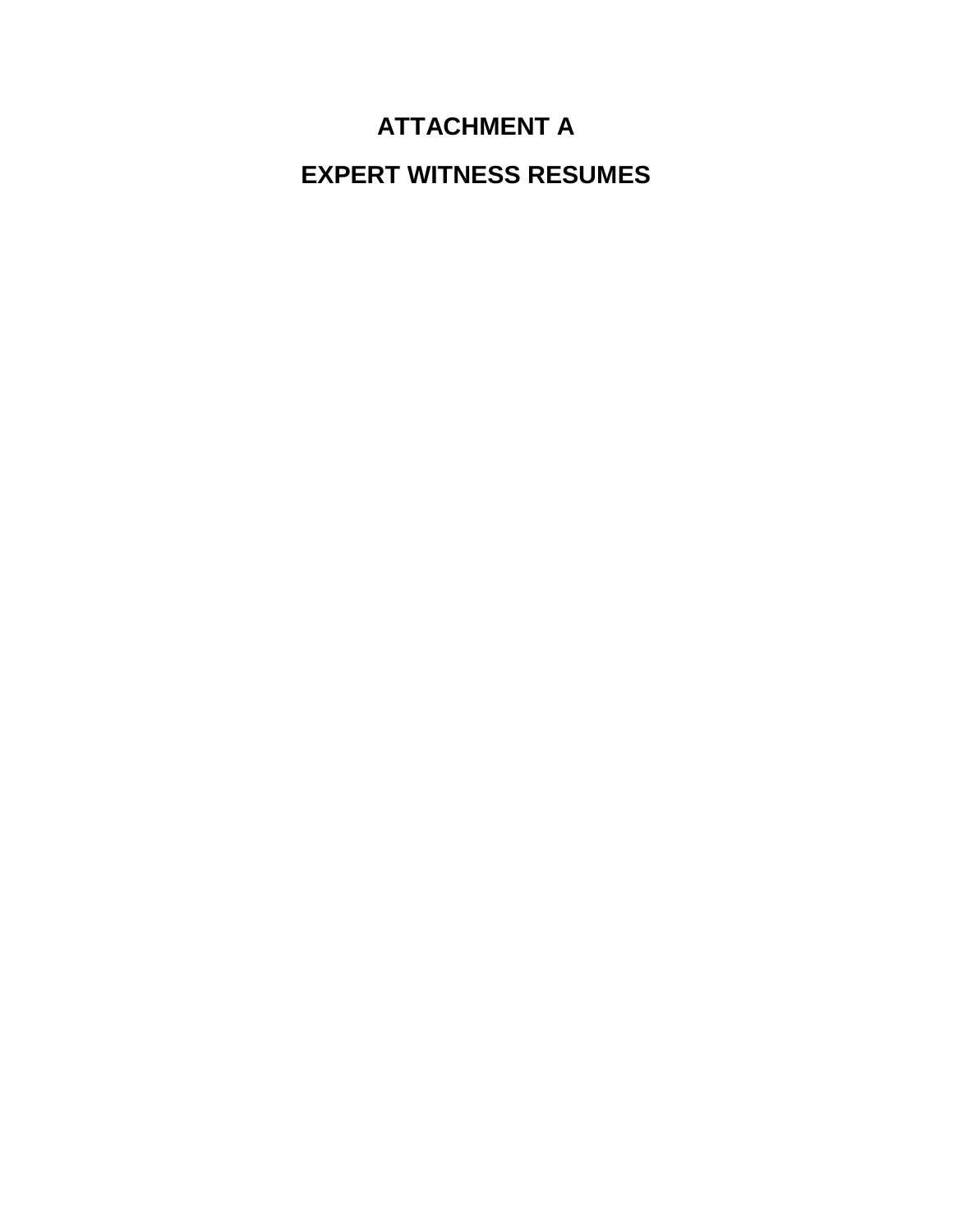# JOSEPH HUBBARD

3803 VZ CR 2301, Canton, TX 75103 · (214)697-3133 **lazyh@live.com**

Dedicated and knowledgeable professional with vast experience in design management of mission critical facilities. Successful 26-year career as a talented and well-regarded project manager experienced in using technical and creative knowledge to complete projects to meeting industry demands.

# **EXPERIENCE**

**07/2010 – PRESENT**

#### **SENIOR DIRECTOR - DESIGN,** DIGITAL REALTY TRUST

Responsible for all designs related to mission critical facilities in the central and western U.S.

**03/2008 – 06/2012**

#### **OFFICE LEAD/PROJECT MANAGER, EXP US SERVICES**

Office manager and lead project manager for engineering firm specializing in mission critical facilities.

**03/1994 – 04/2008**

#### **SENIOR PROJECT MANAGER, VERIZON**

Responsible for design and construction of new mission critical facilities across the U.S.

# **EDUCATION**

**DECEMBER 1992 EAST TENNESSEE STATE UNIVERSITY** Post graduate courses in bioengineering. No degree conferred.

**DECEMBER 1990 BACHELOR OF ARTS, CARSON NEWMAN UNIVERSITY**

# **SKILLS**

- Skilled project manager
- Proficient in managing multiple projects
- Some bi-lingual skills in Spanish
- Familiar with working in all parts of the U.S.
- Proficient in MS Excel, Bluebeam, MS Project, PowerPoint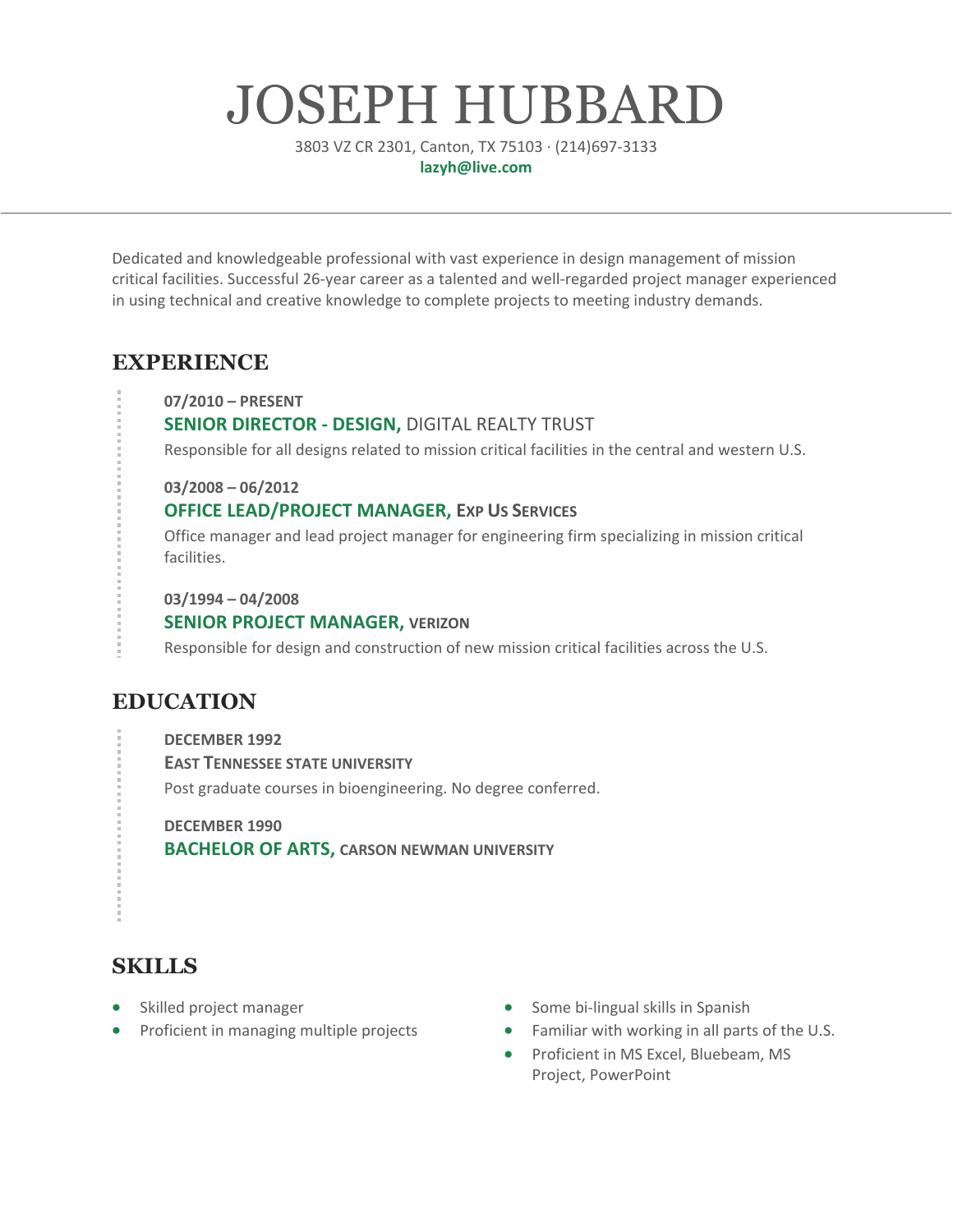# **Michael Lisenbee**

# Senior Project Manager

Office: (408) 248-3500 x101 Direct: (408) 454-3401 Email: Mlisenbee@davidjpowers.com



1871 The Alameda, Suite 200 San José, CA 95126 www.davidjpowers.com



#### **Education**

**B.A. Environmental Studies** University of California, Santa Barbara, 2006

#### **Experience**

**Senior Project Manager** David J. Powers & Associates,

2006 - Present

#### **Professional Organizations**

Association of Environmental Professionals

Michael Lisenbee is a Senior Project Manager and has been with the company for over 13 years. His experience includes numerous projects involving residential, commercial, and industrial development, public facilities and parks projects, and infrastructure projects such as bridge retrofitting, sanitary sewers, and storm drain lines. He also specializes in data center projects processed by local Lead Agencies and the California Energy Commission.

As a Senior Project Manager, Mr. Lisenbee:

- Prepares environmental documents including: Environmental Impact Reports (EIRs), Initial Studies, Environmental Assessments, Constraints Analyses, Categorical Exclusions/ Exemptions, and Mitigation Monitoring and Reporting Programs in conformance with requirements of CEQA and NEPA.
- Performs research, provides detailed analysis of potential environmental impacts, identifies mitigation measures, and prepares Mitigation Monitoring Plans.
- Coordinates with applicants, subconsultants, and local planning staffs in processing environmental documents.

#### **Relevant Project Experience**

- WBGF SPPE Application (CEC)
- **MCBGF SPPE Application (CEC)**
- CoreSite Coronado Drive Data Centers and Substation (Santa Clara)
- **SC-1 Data Center (Santa Clara)**
- Terremark/Verizon Corvin Drive Data Centers (Santa Clara)
- **Equinix Data Centers (San Jose)**
- China Mobile Data Center (San Jose)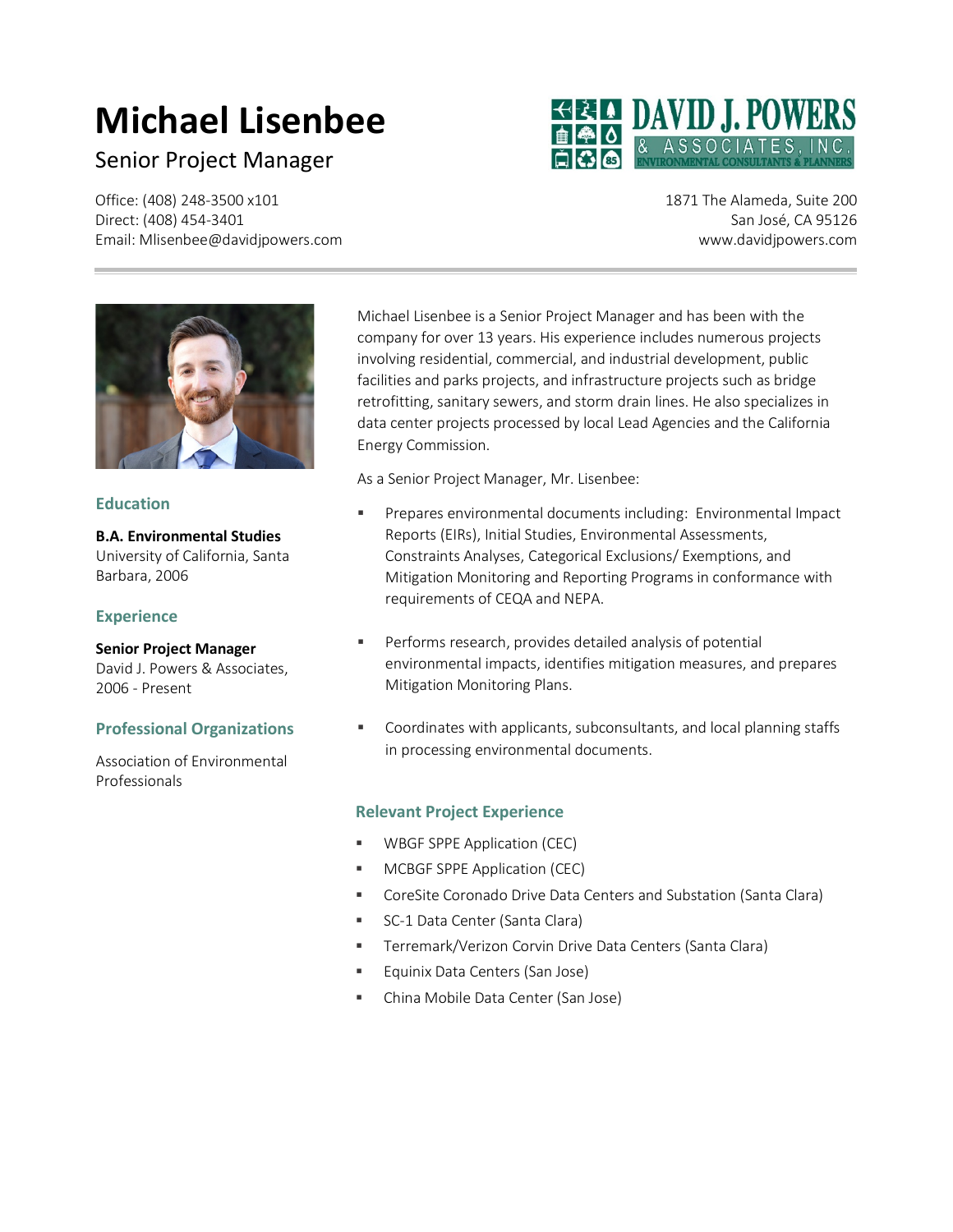

#### *Summary of Experience*

Mr. Darvin has specialized in the meteorological aspects of air quality issues for the last 29 years. He has extensive experience in air quality management, dispersion modeling, meteorological modeling, greenhouse gas emission inventories, monitoring, major source permitting, complex terrain model development and implementation, emission inventory and health risk assessments. His experience spans more than 25 different states and several countries.

He has been actively involved with many of the proposed power plants in California requiring a CEC license along with PSD permits for many large-scale solid fuel and gaseous fuel projects across the United States. Mr. Darvin has performed the following in support of AFC and PSD applications for utilities: baseline air quality and air quality modeling analyses (including preparation and negotiation of specialized modeling techniques), prepared the PSD and air permit regulatory applicability analyses, managed the preparation of the air quality emissions inventories and impacts sections, and preparation of Best Available Control Technology (BACT) evaluations.

Specific project experience includes emissions calculations, modeling of impacts, evaluation of regulatory applicability and compliance, New Source Review (NSR) and Prevention of Significant Deterioration (PSD) permitting, and minor source permitting. He has used and is thoroughly familiar with a number of air quality models, including AERMOD, ISC3, CALPUFF, CALMET, COMPLEX I AND II, IGM, FDM, RTDM, CTSCREEN, CTDMPLUS, UAM, DEGADIS, SPILLS, VISCREEN, PLUVUEII, MESOPUFF, INPUFF, BLP, PAL, CAMEO, CALINE4, OCD5, RAM, TRACE, MM5, SLAB, and the Paris Airshed Model. These models have been used in scientific and development settings as well as in regulatory settings.

#### *Education*

M.S. Atmospheric Science, San Francisco State University, 1993

B.A. Physical Geography/Meteorology, University of California, Santa Barbara, 1985.

#### **S***elect Project Experience*

*Double D Mining Project, Blythe, California.* Air Quality and Public Health lead for a revised surface mining permit and negative declaration preparation for a 611-acre Gypsum mine. The project was evaluated under the applicable Mojave Desert Air Quality Management District CEQA guidelines. Both construction and operational impacts to air quality and public health were evaluated. GHG inventories were also developed. Mitigation plans were created which was used to minimize emissions of particulates which could have triggered the EIR process.

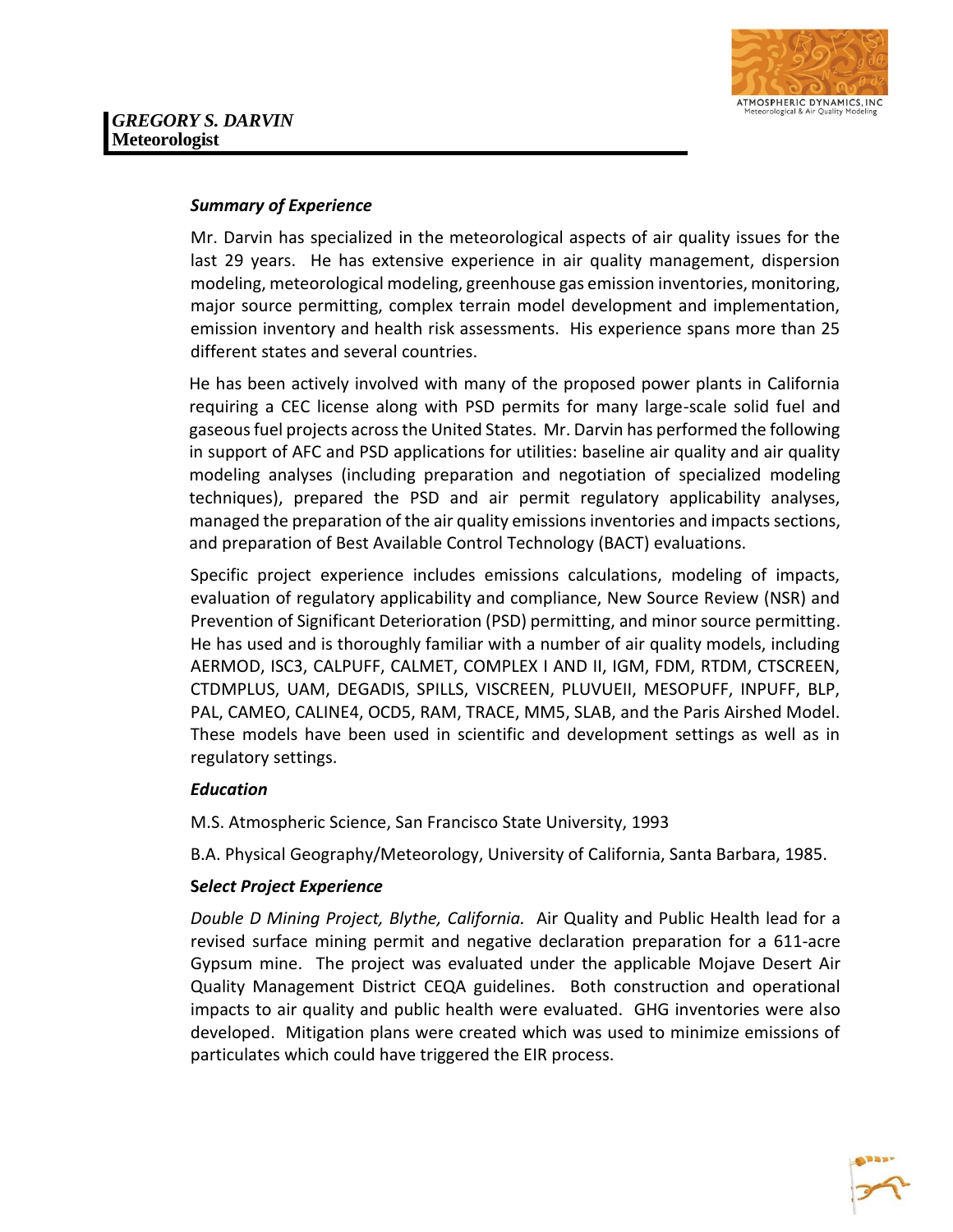

#### *Select Project Experience (continued)*

*Holbrook Basin Project, American West Potash, Arizona.* Project manager for preparing the air quality permit and air sections of the EIS for a 1,200-acre potash mine in Apache County, Arizona. The project included both underground and surface mining impact assessments along with assessing the potential for Class I significance criteria. Emission inventories, control technology assessments and dispersion modeling were performed.

*Prevention of Significant Deterioration (PSD) Permit Modification, Kettle Falls Generating Station, Avista Corporation, Kettle Falls Washington.* Prepared a PSD application for modification to the Kettle Falls Generating Station, a wood-waste fired generating facility to address emission increases resulting from a capacity increase modification at the facility. Air quality modeling analyses were required to assess compliance with ambient air quality standards and PSD increments. A toxic air pollutant evaluation was also prepared.

*PSD Permitting for the Biogen Power I Facility, Nipton, California.* Provided regulatory assistance and preparation of the waste fuel study for the existing power plant in order to permit the use of hazardous wastes in the fluid-bed boiler. Also prepared the application to have PSD applicability rescinded for the refuse coal power plant facility.

*PSD Permitting and EIS For 2000-MW Coal-Fired Power Plant, Sierra Pacific Resources, Nevada*. Managed the preparation of a Prevention of Significant Deterioration (PSD) permit application for a 2000-megawatt coal-fired power plant in northeastern Nevada proposed by Sierra Pacific Resources. Evaluation of PSD increments involved extensive air quality modeling for regions with complex terrain. Detailed air quality analyses were performed to address complex issues including: long-range transport of pollutants and subsequent effects on acid deposition, effects of plant emissions on visibility in nearby and distant Class I areas, evaluation of pollutant buildup during stagnation conditions and its effect on visibility, dust emissions from the construction and operation of the power plant, and ambient air quality standards and PSD increments. As part of the state's permitting requirements, an evaluation of air toxics was performed.

*PSD Permitting for Rinker Materials Cement Kiln in Brooksville, Florida.* Mr. Darvin performed the baseline air quality and air quality modeling analyses, prepared the PSD and air permit regulatory applicability analyses, managed the preparation of the air quality emissions inventory and assisted with the Best Available Control Technology (BACT) evaluation. The project fuel sources included coal, oil, and natural gas.

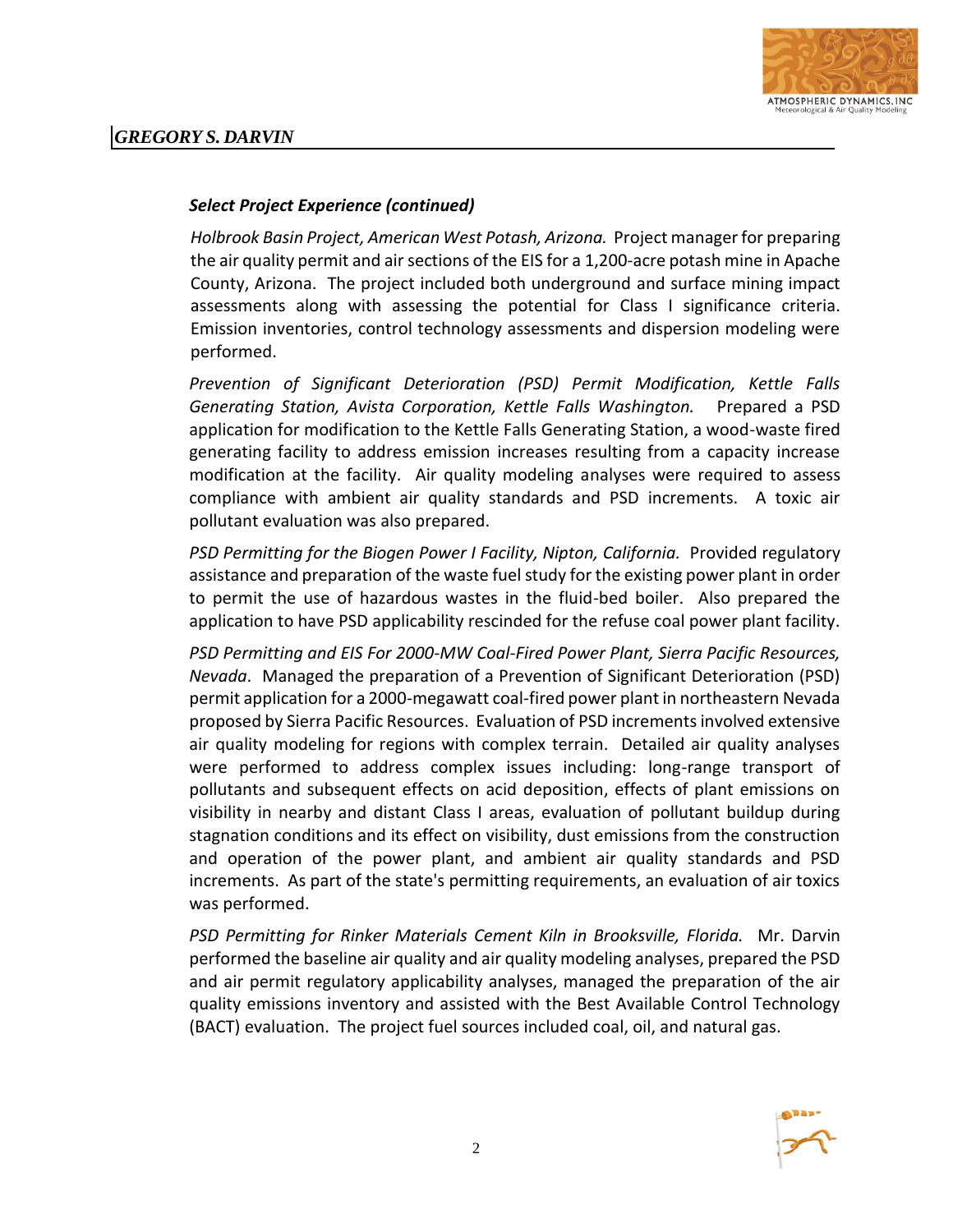

#### *Select Project Experience (continued)*

*Air Toxics Inventory Report for the Mt. POSO Generating Company, Bakersfield, California.*  Prepared the AB2588 air toxics inventory report for the coal fired power plant facility which included the coal fired fluidized bed boiler and fuel handling facilities, water treatment and cooling tower processes, and ash handling facilities.

*Watson Cogen AFC, BP and Edison Mission Energy (August 2008-Present).* Air Quality Project Manager for preparation the AFC and PSD permit for an 85 MW cogeneration project at the BP Carson Refinery.

*Air Quality Permitting for an Ammonia/Urea Plant, Btu Nitrogen Company, Wallula, Washington*. Prepared a Notice of Construction application for the proposed Btu Nitrogen Plant near Wallula, Washington which included a 600 ton per day ammonia plant and 1,000 ton per day urea fertilizer plant. The facility was to be located in a  $PM_{10}$ nonattainment area. Air quality modeling was used to demonstrate compliance with PM<sub>10</sub> requirements and air quality standards for criteria and toxic air pollutants. Additionally, Best Available Control Technology analyses were prepared for both criteria and toxic air pollutants.

*Power Generation Facility – 1250 MW Combined-Cycle, PSD Air Quality Permitting, Kootenai Generation LLC, Rathdrum, Idaho*. Managed preparation of a PSD permit application for a proposed 1,250 MW gas-fired combined-cycle turbine power generation facility to be located in Rathdrum, Idaho. Evaluation of local and regional air quality impacts were assessed with the ISCST3 model and CTSCREEN model for impacts in complex terrain. Potential impacts on regional haze and acid deposition on distant federal Class I areas were evaluated with the CALPUFF modeling system. Other air quality evaluations required for the PSD permit application include evaluation of impacts from toxic air pollutants and evaluation of Best Available Control Technology (BACT).

*Clean Fuels Refinery Modification, Chevron, Los Angeles, California.* Lead air quality modeler for preparation of an Environmental Impact Report (EIR) and New Source Review permit for a large refinery modification in Los Angeles to support the Clean Fuels Program. Project also included toxic emissions calculations and preparation of a Health Risk Assessment.

*Prevention of Significant Deterioration - Calpine Rocky Mountain Energy Center.* Project manager for preparing PSD application for a 620 MW power plant, located near Hudson Colorado. Project required completion of a PSD permit application, air quality impact modeling analysis in both near and distant from the source, BACT demonstration, and assessment of Class I area impacts. Project was deemed complete by agency in less than 4 weeks.